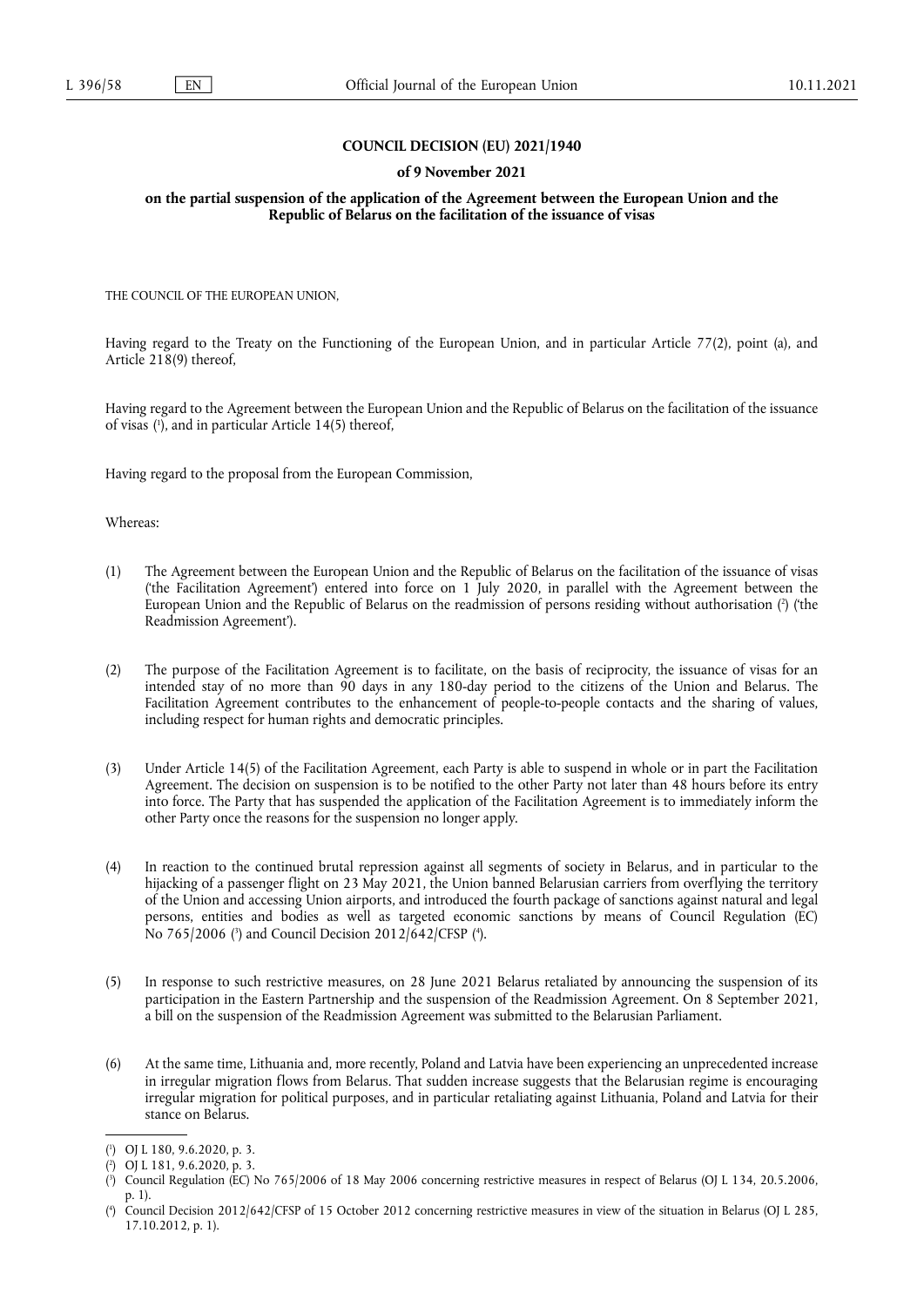- (7) The actions taken by Belarus breach the fundamental principles on which the Facilitation Agreement was concluded and go against the interests of the Union and its Member States. In particular, those actions do not demonstrate respect for human rights or democratic principles, and provoke irregular migration from the territory of Belarus into the territory of the Union.
- (8) Therefore, the application of certain provisions of the Facilitation Agreement concerning the issuing of short-stay visas to certain categories of applicants, namely members of Belarusian official delegations, members of the national and regional Governments and Parliaments of Belarus, and members of the Constitutional Court of Belarus and the Supreme Court of Belarus, in the exercise of their duties should be suspended.
- <span id="page-1-1"></span>(9) This Decision constitutes a development of the provisions of the Schengen *acquis* in which Ireland does not take part, in accordance with Council Decision 2002/192/EC [\(](#page-1-0) 5 ); Ireland is therefore not taking part in the adoption of this Decision and is not bound by it or subject to its application.
- (10) In accordance with Articles 1 and 2 of Protocol No 22 on the position of Denmark, annexed to the Treaty on European Union and to the Treaty on the Functioning of the European Union, Denmark is not taking part in the adoption of this Decision and is not bound by it or subject to its application,

HAS ADOPTED THIS DECISION:

#### *Article 1*

The application of the following provisions of the Agreement between the European Union and the Republic of Belarus on the facilitation of the issuance of visas ('the Facilitation Agreement') is suspended:

- (a) Article 4(1), point (a), as regards any visa applicant who is a member of a Belarusian official delegation, including permanent members of such delegation who, following an official invitation addressed to Belarus, is to participate in official meetings, consultations, negotiations or exchange programmes, as well as in events held in the territory of one of the Member States by intergovernmental organisations;
- (b) Article 5(1), points (a) and (b), as regards any visa applicant who, in the exercise of his or her duties, is a member of national or regional Government or Parliament of Belarus, the Constitutional Court of Belarus or the Supreme Court of Belarus, as well as any visa applicant who is a permanent member of a Belarusian official delegation, who, following an official invitation addressed to Belarus, is to participate regularly in meetings, consultations, negotiations or exchange programmes, as well as in events held in the territory of one of the Member States by intergovernmental organisations;
- (c) Article 5(2), point (a), as regards any visa applicant who is a member of a Belarusian official delegation who, following an official invitation addressed to Belarus, is to participate regularly in official meetings, consultations, negotiations or exchange programmes, as well as in events held in the territory of the Member States by intergovernmental organisations;
- (d) Article 6(3), points (a) and (b), as regards any visa applicant who is a member of national or regional Government or Parliament of Belarus, the Constitutional Court of Belarus or the Supreme Court of Belarus, as well as any visa applicant who is a member of a Belarusian official delegation, including permanent members of such delegation, who, following an official invitation addressed to Belarus, is to participate in official meetings, consultations, negotiations or exchange programmes, as well as in events held in the territory of one of the Member States by intergovernmental organisations.

<span id="page-1-0"></span>[<sup>\(</sup>](#page-1-1) 5 ) Council Decision 2002/192/EC of 28 February 2002 concerning Ireland's request to take part in some of the provisions of the Schengen *acquis* (OJ L 64, 7.3.2002, p. 20).